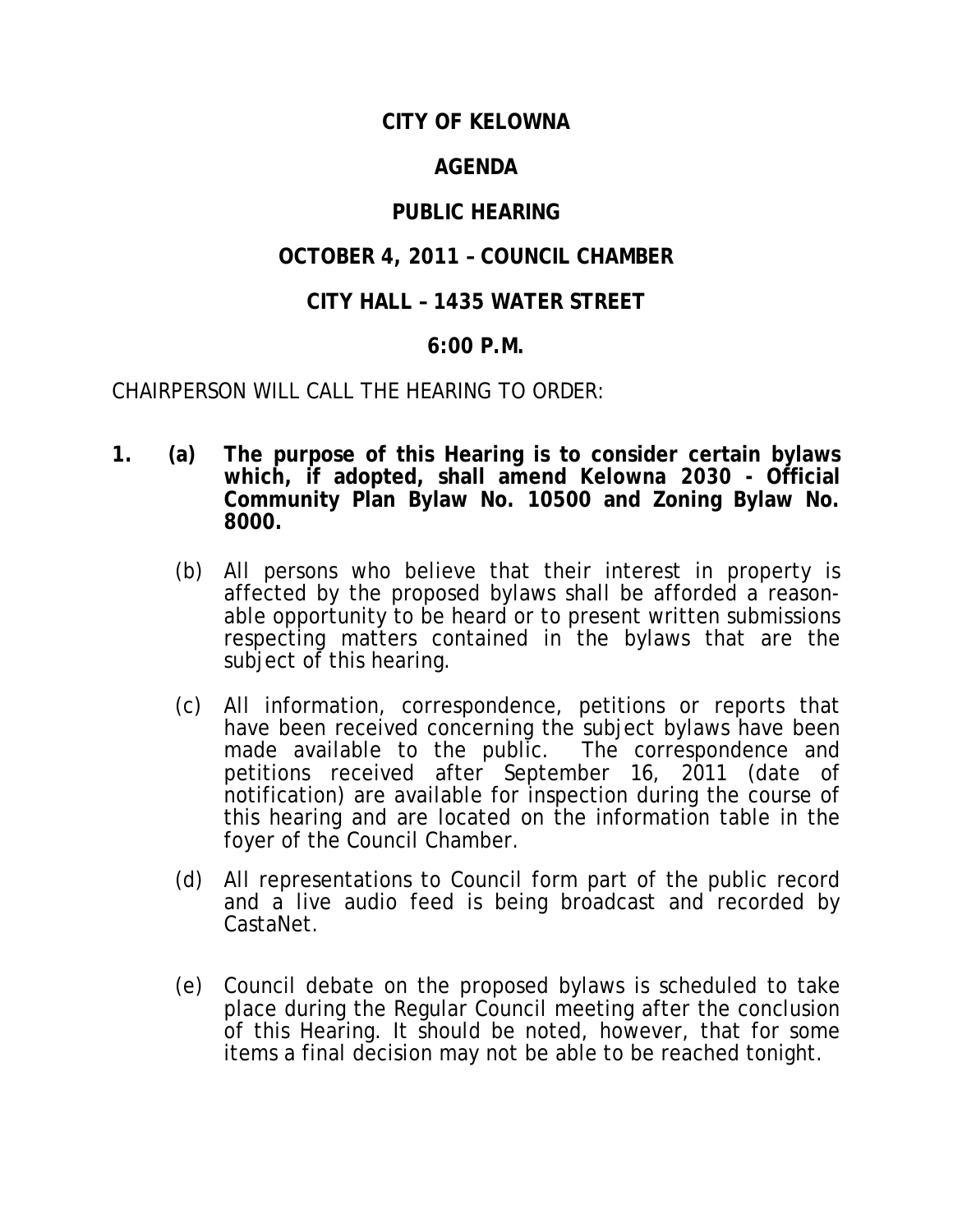- (f) It must be emphasized that Council will not receive any representation from the applicant or members of the public after conclusion of this Public Hearing.
- **2. The City Clerk will provide information as to how the meeting was publicized.**

#### **3. INDIVIDUAL BYLAW SUBMISSIONS:**

| Item $3.1$                                                            |                                                                                                                                                                                            |
|-----------------------------------------------------------------------|--------------------------------------------------------------------------------------------------------------------------------------------------------------------------------------------|
| <b>BYLAW NO. 10593 (Z11-0060)</b>                                     | LOCATION: 1800 Crosby Road                                                                                                                                                                 |
| Legal Description:                                                    | The South East ¼ of Section 5, Township 23,<br>ODYD, Except Plan 896                                                                                                                       |
| Owner/Applicant:                                                      | DRS Ventures Ltd. / DE Pilling & Associates<br>Ltd.                                                                                                                                        |
| Requested Zoning Change:                                              | From the A1 - Agriculture 1 zone to the A1s -<br>Agriculture 1 with Secondary Suite zone.                                                                                                  |
| Purpose:                                                              | The applicant is proposing to rezone the subject property<br>in order to construct a secondary suite within a principal<br>residence.                                                      |
| Item $3.2$                                                            |                                                                                                                                                                                            |
| BYLAW NO. 10598 (Z11-0059)                                            | LOCATION: 1455 Collison Road                                                                                                                                                               |
| Legal Description:                                                    | Lot E, Section 22, Township 26, ODYD, Plan<br>11943                                                                                                                                        |
| Owner/Applicant:                                                      | Fred and Shelley Schmidt / C. Gavel Homes &<br>Consulting                                                                                                                                  |
| <b>Requested Zoning Change</b>                                        | From the RU1 - Large Lot Housing zone to the<br>RU6 - Two Dwelling Housing zone.                                                                                                           |
| Purpose:                                                              | The applicant is proposing to rezone the subject property<br>in order to allow for the development of a second single<br>detached house.                                                   |
| Item $3.3$                                                            |                                                                                                                                                                                            |
| BYLAW NO. 10599 (OCP11-0004) and<br><b>BYLAW NO. 10600 (Z11-0034)</b> | LOCATION: 565, 591, 615, 641 Osprey Avenue and 564,<br>594, 616, 636 Raymer Avenue                                                                                                         |
| Legal Description:                                                    | Lots 24, 25, 26 and 27, District Lot 14, ODYD, Plan 3769<br>(Osprey Avenue) and Lots 32, 33, 34 and 35, District Lot<br>14, ODYD, Plan 3769 (Raymer Avenue)                                |
| Owner/Applicant:                                                      | Simple Pursuits Inc. / Worman Commercial                                                                                                                                                   |
| <b>Official Community Plan Amendment:</b>                             | To change the Future Land Use Designation from the<br>Multiple Unit Residential - Medium Density designation to<br>the Commercial designation.                                             |
| <b>Requested Zoning Change:</b>                                       | From the RU6 - Two Dwelling Housing zone to the C4 -<br>Urban Centre Commercial zone.                                                                                                      |
| Purpose:                                                              | The applicant is proposing to amend the City of Kelowna<br>Official Community Plan and rezone the property in order<br>to construct a 4 commerical building phased development<br>project. |

#### **4. PROCEDURE ON EACH BYLAW SUBMISSION:**

(a) Brief description of the application by City Staff (Land Use Management).